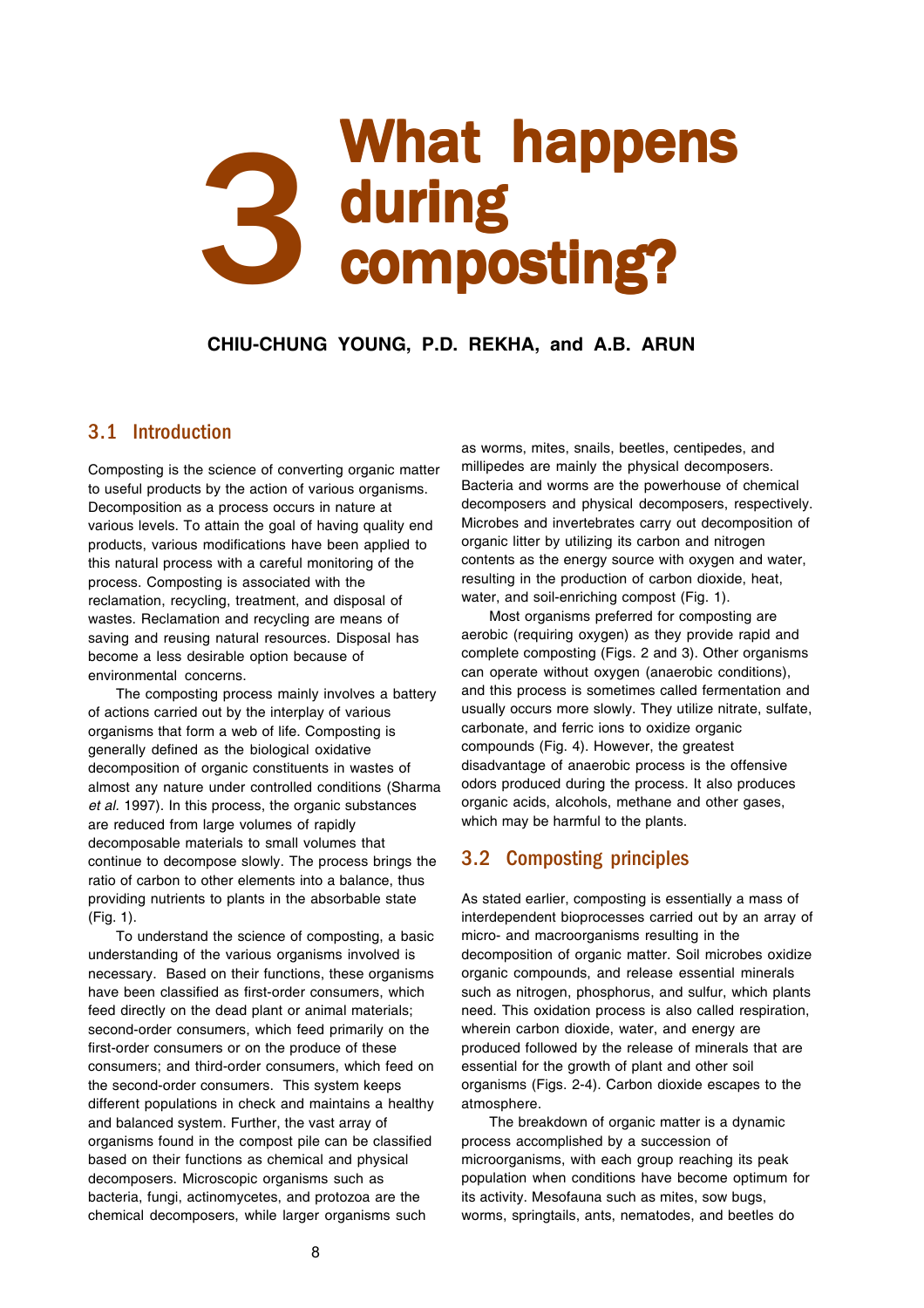

Fig. 1. Generalized representation of the composting process.



Fig. 2. Organic matter decomposition pathways for aerobic respiration. (Adapted from Reddy *et al.* 1986, with modifications)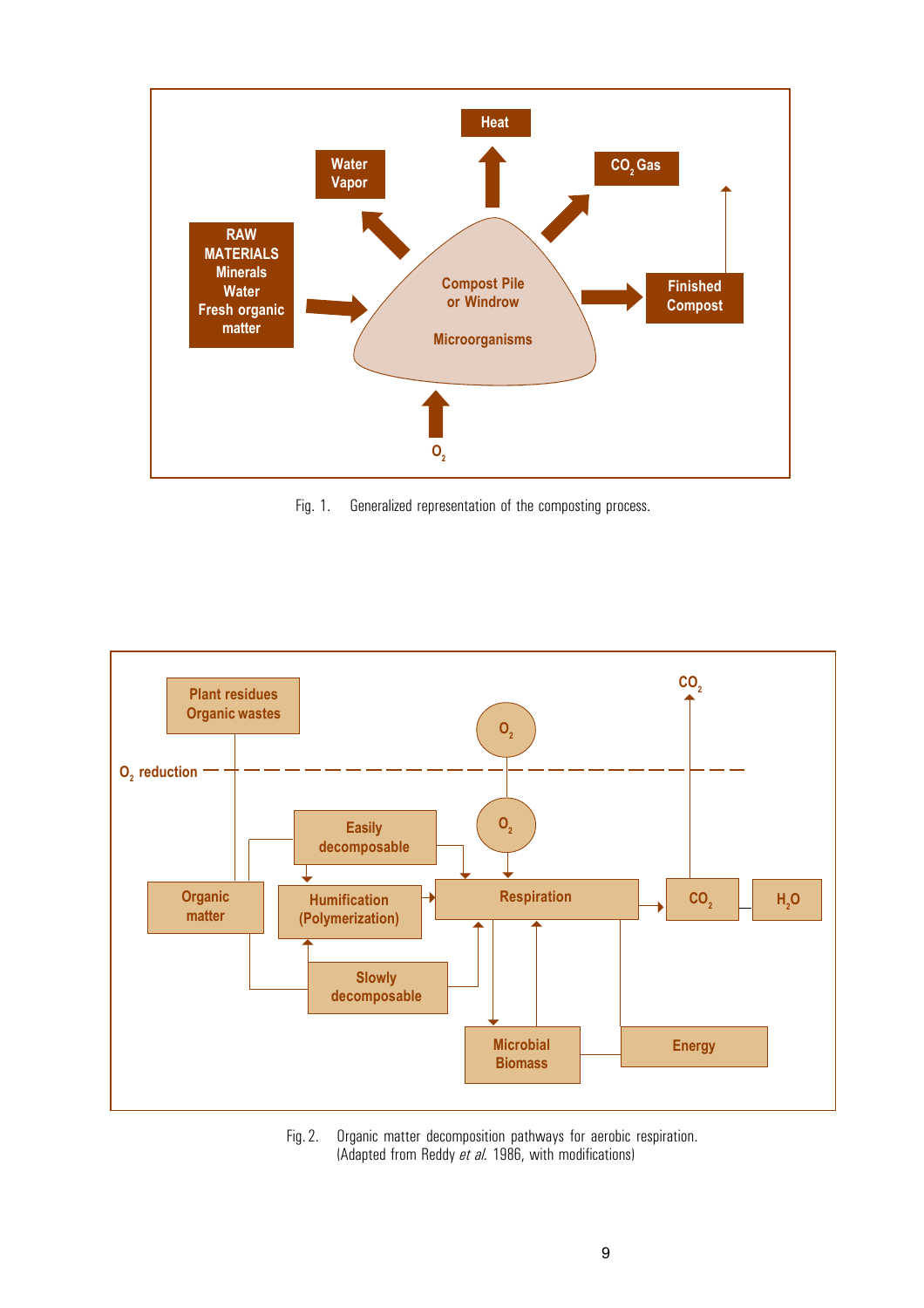

Fig. 3. Organic matter decomposition pathways for facultative respiration. (Adapted from Reddy *et al.* 1986, with modifications)



Fig. 4. Organic matter decomposition pathways for anaerobic respiration. (Adapted from Reddy *et al.* 1986, with modifications)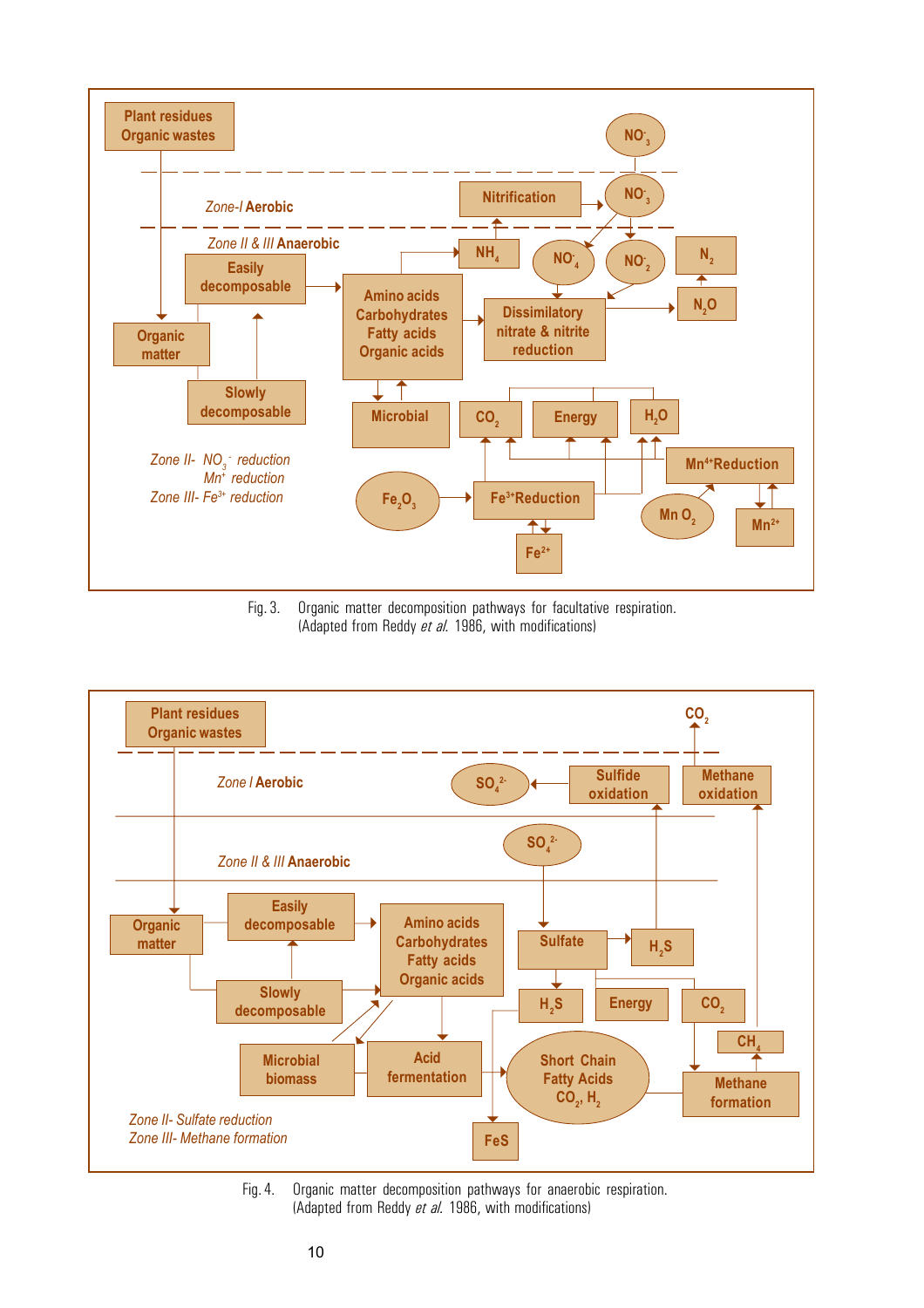most of the initial mechanical breakdown of the materials into smaller particles. Mesophilic bacteria, fungi, actinomycetes, and protozoa (microorganisms that function at temperatures between 10 $\textdegree$  and 45 $\textdegree$ C) initiate the composting process. As temperature increases as a result of oxidation of carbon compounds, thermophiles (microorganisms that function at temperatures between  $45^\circ$  and  $70^\circ$ C) take over. Temperature in a compost pile typically follows a pattern of rapid increase to 49°-60°C within 24-72 hours of pile formation and is maintained for several weeks. This is the active phase of composting. The process involves the degradation of easily degradable compounds under aerobic conditions. The increased temperature kills pathogens, weed seeds, and phytotoxins. During this phase, oxygen must be supplied by either mixing, forced aeration, or turning the compost pile. As the active composting phase subsides, temperature gradually declines to around 38°C. Mesophilic organisms recolonize and the curing phase begins. During curing, organic materials continue to decompose and are converted to biologically stable humic substances (mature or finished composts). The maturing phase requires minimum oxygen and the biological processes/ activities become very slow. Considering the various stages of compost formation, the bio-oxidation phase used for the degradation of organic substances can be identified. In contrast, the synthesis phase of humic substances, started during the first phase of composting, develops and finally will be completed in the mature phase of the compost.

Curing is a very critical stage and should be kept for 1-4 months. Compost is considered finished or stable after the temperature of the pile core reaches near-ambient levels.

The processes are accomplished by different phases and are discussed below.

- nitial phase, during which readily degradable components are decomposed;
- **n** Thermophilic phase, during which cellulose and similar materials are degraded by the high biooxidative activity of microorganisms;
- **a** Maturation and stabilization phase.

The processes can also be explained in terms of two well-defined phases, namely, mineralization and humification. The former is an intensive process involving the degradation of readily fermentable organic substances like carbohydrates, amino acids, proteins, and lipids. The degradation involves high microbial activities and generates heat, carbon dioxide, and water in addition to a partially transformed and stable organic residue. When the assimilable organic fraction is utilized, some of the cells undergo decay by auto-oxidation, which provides energy for the remaining cells (Fig. 5).

The transformation process of the organic substances is completed in the second phase under less oxidative conditions, thus allowing the formation of the humic-character substance and eliminating the dense toxic compost, eventually formed during the first

phase. The humification phase is carried out by specific microbes, which synthesize the complex polymers that create the energy substratum for future microbial activities.

## 3.3 Conditions and components of the process

The following components are necessary for the process to progress smoothly and to obtain good quality compost as the end product. Under controlled conditions, natural decomposition progresses faster and yields a quality product. The rate of composting, like the rate of plant or animal growth, can be affected by many factors. The key factors are nutrient balance (C:N ratio), moisture content, temperature, and aeration. In addition, the organic substance selected for composting should be free of any toxic compounds such as detergents, surfactants, phenolics, and pharmaceutics, which will pose health risks either directly or through their metabolic, degraded products. It is therefore very important to minimize such materials in the input source.

#### 3.3.1 Temperature

Temperature is an important parameter affecting microbial activity, and variations in temperature affect the various phases of composting (Epstein 1997; McKinley *et al*. 1985). Temperature is produced during the composting process, resulting from the breakdown of organic materials by microbes. The organisms in composting systems can be divided into three classes: cryophiles or psychrophiles (0°-25°C); mesophiles  $(25^{\circ} - 45^{\circ}C)$ ; and thermophiles  $(>45^{\circ}C)$ .

Cryophiles are found only during winter composting. Mesophiles, in association with thermophiles, generally predominate commercial composting systems. The temperature can range from near freezing to 70°C. Starting at ambient temperature when the components are mixed, the compost can reach 40°-60°C in less than two days depending on the composition and environmental conditions. Hence, heat is generated from within the compost medium, and applying external temperature is not necessary unless ambient temperature is far below freezing. Temperature is also a good indicator of the various stages of the composting process. The process is divided into four phases based on temperature. The first stage is the mesophilic stage, where mesophilic organisms generate large quantities of metabolic heat and energy due to availability of abundant nutrients, but gradually this will pave the way for the dominance of thermophiles. With depletion of food sources, overall microbial activity decreases and temperature falls to ambient, leading to the second mesophilic stage, where microbial growth will be slower as readily available food is consumed. Finally, compost material enters the maturation stage, which might take some months.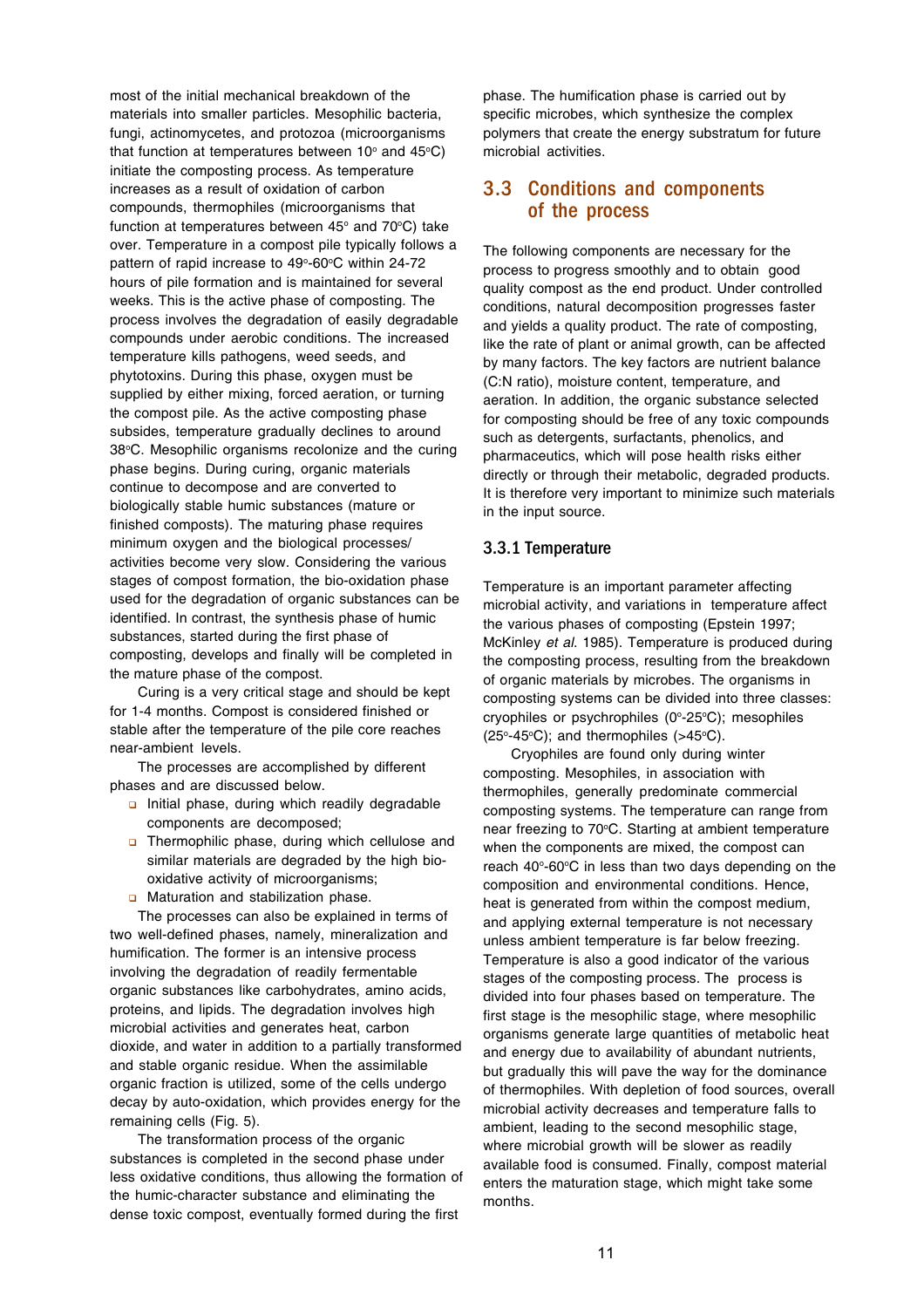## 3.3.2 Composting microorganisms

The degradation of organic wastes is a natural process and begins almost as soon as the wastes are generated. Composting is a means of controlling and accelerating the decomposition process. Compost is normally populated by three general categories of microorganisms, namely, bacteria, actinomycetes, and fungi (Table 1). Although considered bacteria, actinomycetes are effectively intermediate between bacteria and fungi because they look similar to fungi and have similar nutritional preferences and growth habits. They tend to be more commonly found in the later stages of the composting process, and are generally thought to follow the thermophilic bacteria in succession. They, in turn, are followed predominantly by fungi during the last stages of the composting process (Fig. 5). The typical composting process is explained below.

Initial degradation involves endophytes and epiphytes associated with the plant, and microbes from the air and within raw materials. These are rapidly followed by heat-tolerant bacteria and yeasts, which probably come from airborne sources. The bacteria and other organisms take up soluble sugars and amino acids from the plant materials first. Starch is then broken down and absorbed. Subsequently, pectin and cellulose are digested. Finally, fungi digest lignin and the waxes. The most common complex carbohydrate available in the environment is cellulose. In the absence of glucose, fungi specifically target the

breakdown of the cellulose in their environment, and do not waste energy on the unnecessary formation of enzymes for degradation of molecules that may not be present. Cellulose is a polymer of glucose, which is digested by a variety of enzymes. In simple terms, the enzymes may either cleave glucose molecules from the end of the polymer (exocellulase), or fragment the cellulose polymer into smaller molecules by internal digestion (endocellulase). Cellulases are especially common in soil- and plant-inhabiting fungi. Many fungi in the *Ascomycotina* and *Basidiomycotina* are able to digest cellulose. The necessary enzymes are less common in members of the *Zygomycotina*.

Lignin is commonly found in plants. Lignin is a polymer of phenyl-propanoid units ( $\mathsf{C}_{\scriptscriptstyle{6}}\mathsf{C}_{\scriptscriptstyle{3}}$ ), with a variety of carbon-carbon and carbon-oxygen linkages resulting in a complex chemistry and structure. Various enzymes are needed to completely degrade lignin. These can be classified into two functional groups: lignin peroxidases and manganese peroxidases. The enzymes are only induced in the absence of readily available nutrients. Thus, degradation of lignin is delayed and slow. Lignin molecules are commonly found associated with cellulose. Fungi with ligninases usually digest cellulose. Fungi with ligninolytic potential are more common in the *Basidiomycotina* than in any other group. Generally, lignin is broken down slowly because only few uncommon fungi are able to degrade the organic material when the environment is highly competitive.



Fig. 5. Generalized food-web scheme of the composting ecosystem. (Adapted from Kaiser 1996, with modifications)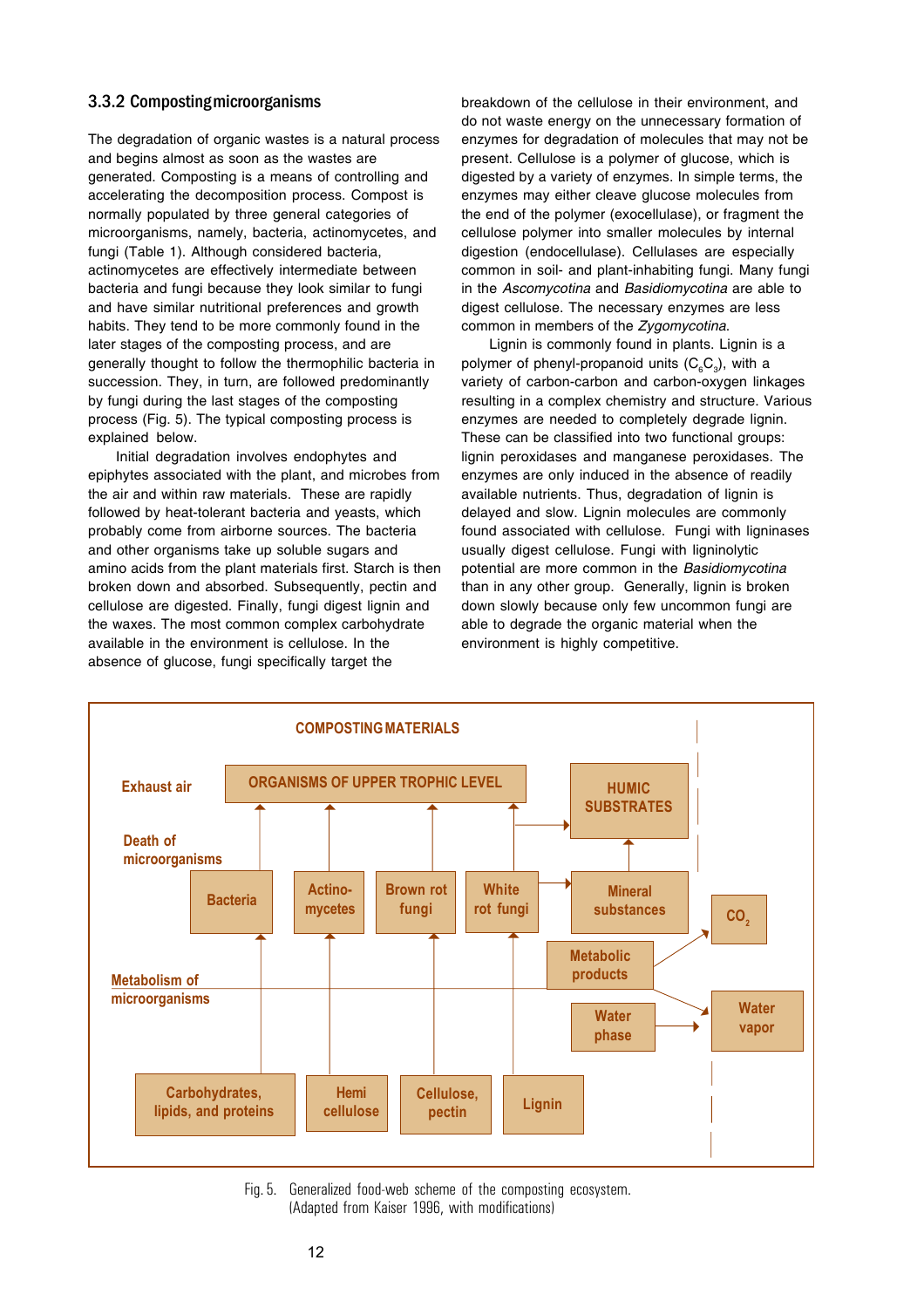|  |  |  | Table 1. List of major microorganisms present in compost. |  |  |
|--|--|--|-----------------------------------------------------------|--|--|
|  |  |  |                                                           |  |  |

| Actinomycetes              | Fungi                    | <b>Bacteria</b>             |
|----------------------------|--------------------------|-----------------------------|
| Actinobifida ahromogena    | Aspergillus fumigatus    | Alcaligenes faecalis        |
| Microbispora bispora       | Humicola grisea          | <b>Bacillus brevis</b>      |
| Micorpolyspora faeni       | H. insolens              | <i>B. circulans</i> complex |
| <i>Nocardia</i> sp.        | H. lanuginosa            | <i>B. coagulans</i> type A  |
| Pseudocardia thermophilia  | Malbranchea pulchella    | <i>B. coagulans</i> type B  |
| Streptomyces rectus        | Myriococcum thermophilum | <b>B.</b> licheniformis     |
| S. thermofuscus            | Paecilomyces variotti    | B. megaterium               |
| S. theromviolaceus         | Papulospora thermophilia | B. pumilus                  |
| S. thermovulgaris          | Scytalidium thermophilim | <b>B.</b> sphaericus        |
| S. violaceus-ruber         | Sporotrichum thermophile | <b>B.</b> stearothermphilus |
| Thermoactinomyces sacchari |                          | <b>B.</b> subtilis          |
| T. vulgaris                |                          | Clostridium thermocellum    |
| Thermomonospora curvata    |                          | Escherichia coli            |
| T. viridis                 |                          | <i>Flavobacterium</i> sp.   |
|                            |                          | Pseudomonas sp.             |
|                            |                          | <i>Serratia</i> sp.         |
|                            |                          | <i>Thermus</i> sp.          |

Source: Palmisano, A.C. and Bartaz, M.A. (1996) *Microbiology of solid waste,* pp. 125-127. CRC Press, Inc. 2000. Corporate Bld. N.W. Boca Raton. FL 33431 USA**.**

## 3.4 Chemical processes

#### 3.4.1 Nutrient balance–carbon/nitrogen ratio

Nutrient balance is very much dependent on the type of feed materials being processed. Carbon provides the preliminary energy source and nitrogen quantity determines the microbial population growth. Hence, maintaining the correct C:N ratio is important to obtain good quality compost. Bacteria, actinomycetes, and fungi require carbon and nitrogen for growth. These microbes use 30 parts of carbon to 1 part of nitrogen. Composting is usually successful when the mixture of organic materials consists of 20-40 parts of carbon to 1 part of nitrogen. However, as the ratio exceeds 30, the rate of composting decreases. Further, as the ratio decreases below 25, excess nitrogen is converted to ammonia. This is released into the atmosphere and results in undesirable odor (Pace *et al.* 1995).

During bioconversion of the materials, concentration of carbon will be reduced while that of nitrogen will be increased, resulting in the reduction of C:N ratio at the end of the composting process. The reduction can be attributed to the loss in total dry mass due to losses of C as CO<sub>2</sub> (Hamoda *et al.* 1998). Ammonium-N (NH<sub>4</sub>-N) and nitrate-N (NO<sub>3</sub>-N) will also undergo some changes. NH<sub>2</sub> levels were increasing in the initial stages but declining towards the end (Liao *et* al. 1995). In several instances, NO<sub>3</sub> concentrations were less during the initial phases but gradually increased towards the end (Neto *et al.* 1987) and, in some instances, remained unchanged (Palmisano *et* al. 1993). Maintaining NH<sub>3</sub> concentration is important to avoid excess nitrogen losses and production of bad

odor. Maintaining C:N ratio after composting is also important to determine the value of finished compost as soil amendment for crops. The final C:N ratio of 15 to 20 will be expected and the value of more than 20 might have a negative impact and will damage the crop and seed germination. The value of 10 has been suggested as ideal.

## 3.4.2 Phosphorus

Levels of P along with N and K will be important to determine the quality of compost, as P is also one of the essential nutrients for plant growth. A C:P ratio of 100 to 200 is desirable (Howe and Coker 1992). Phosphorus is not lost by volatilization or lixiviation during the composting process, but P concentration might increase as composting proceeds (Warman and Termeer 1996).

## 3.4.3 Sulfur

Presence of S in sufficient quantities can lead to the production of volatile, odorous compounds (Day *et al.* 1998). The major sources of S are two amino acids, namely, cysteine and methionine. Under well-aerated conditions, the sulfides are oxidized to sulfates, but under anaerobic conditions, they are converted to volatile organic sulfides or to H2S, leading to a bad odor. Some compounds like carbon disulfide, carbonyl sulfide, methyl mercaptum, diethyl sulfide, dimethyl sulfide, and dimethyl disulfide might also lead to bad odors.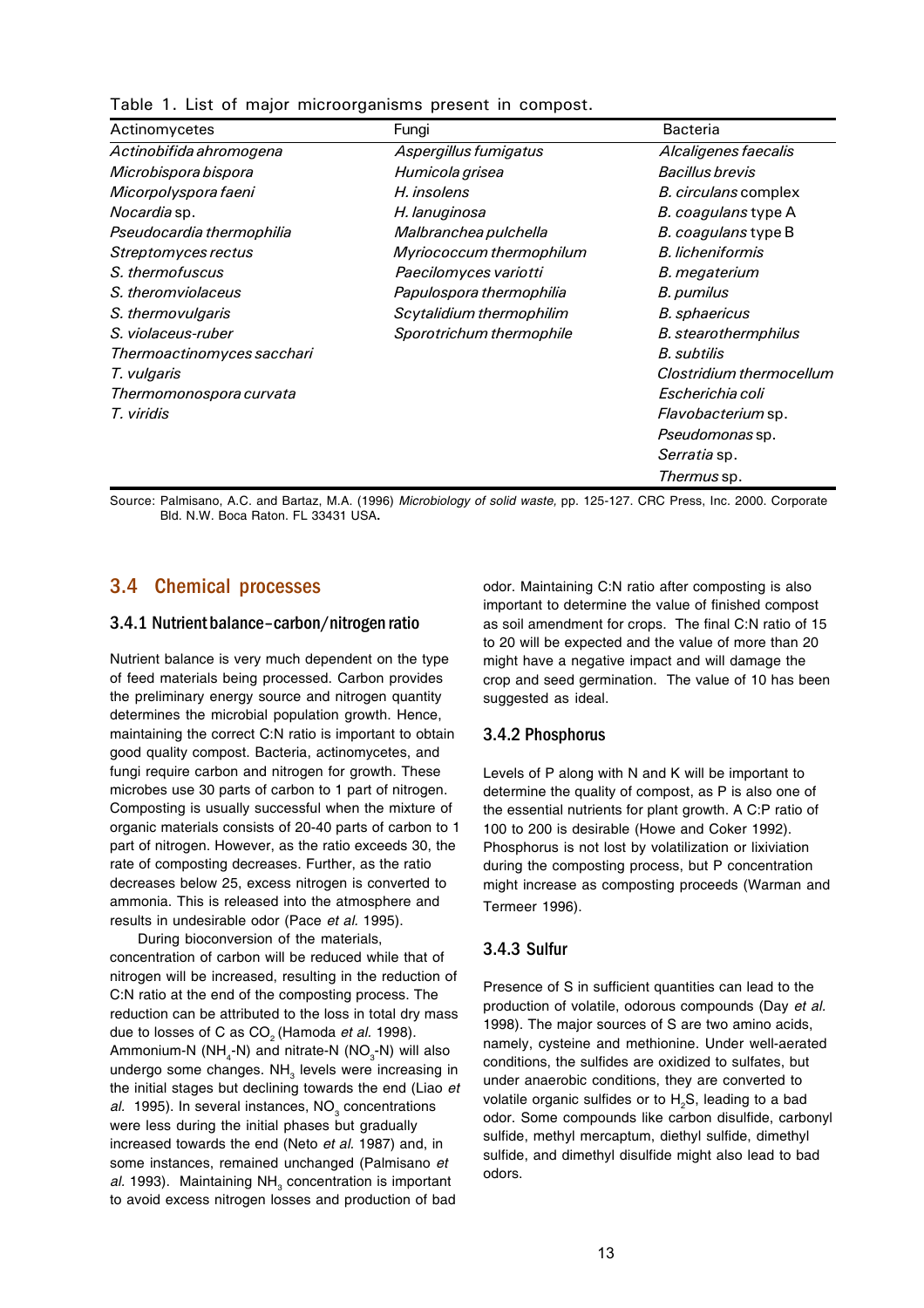# 3.5 Physical processes

## 3.5.1 Moisture content

Moisture in compost comes from either the initial feedstock or the metabolic water produced by microbial action (0.6-0.8 g/g), but, during aerobic composting, 1 g of organic matter releases about 25 kJ of heat energy, which is enough to vaporize 10.2 g of water (Finstein *et al.* 1986). This will be further coupled with losses due to aeration (Naylor 1996), resulting in water loss during composting. Hence, moisture is an important factor to be controlled during composting as it influences the structural and thermal properties of the material, as well as the rate of biodegradation and metabolic process of the microbes.

The moisture content of compost should be 60% after organic wastes have been mixed. Depending on the components of the mixture, initial moisture content can range from 55%-70%. However, if this exceeds 60%, the structural strength of the compost deteriorates, oxygen movement is inhibited, and the process tends to be anaerobic. Low C:N ratio materials (e.g., meat wastes) putrefy when anaerobic, while high ratio materials ferment. Both these processes produce odor, leach nutrients, increase pathogens, and block air passages in the pile, hence they must be avoided. As the moisture content decreases below 50%, the rate of decomposition decreases rapidly. Excessive moisture in the compost will prevent  $\mathsf{O}_2$  diffusion to the organisms. Reduction in the moisture content below 30%-35% must be avoided since it causes a marked reduction in the microbiological activity. Moisture can be controlled either directly by adding water or indirectly by changing the operating temperature or the aeration regime. Feedstock with different moistureholding capacities can be blended to achieve an ideal moisture content.

#### 3.5.2 Oxygen and aeration

Aeration is a key element in composting, especially in aerobic composting, as a large amount of oxygen is consumed during initial stages. Aeration provides oxygen to the aerobic organisms necessary for composting. Proper aeration is needed to control the environment required for biological processes to thrive with optimum efficiency. Oxygen is not only necessary for aerobic metabolism of microorganisms, but also for oxidizing various organic molecules present in the composting mass. It also has the important function of controlling temperature as well as of removing excess moisture and gases. If the oxygen supply is limited, the composting process might turn anaerobic, which is a much slower and odorous process. A minimum oxygen concentration of 5% is necessary to avoid an anaerobic situation. Turning the pile regularly or by mechanical agitation will ensure sufficient oxygen supply.

#### 3.5.3 Particle size

Decomposition and microbial activity will be rapid near the surfaces as oxygen diffusion is very high. Small particles have more surface area and can degrade more quickly. Haug (1993) suggested that, for particles larger than 1 mm, oxygen diffusion would limit in the central part of the particles, thus the interior parts of the larger particles will be anaerobic with a slower rate of decomposition. Particle size also affects moisture retention as well as free air space and porosity of the compost mixture (Nalyor 1996). Smaller particle size results in reduced air space and less porosity. Aerobic decomposition increases with smaller particle size; however, smaller particle size reduces the effectiveness of the oxygen supply. By turning regularly, this problem can be solved. The preferable size is 3 mm-50 mm diameter. Compaction can also influence the free air space. By employing grinding and sieving equipment, such problems can be avoided. At the end of the process, the bulk density of the compost would be expected to increase due to breakdown in the particle size of the material, resulting in more compact compost. But in some composting systems, where water evaporation and water loss are high, the bulk density might decrease as the materials will be dried during the composting period (Day *et al*. 1998).

# 3.6 Biological changes

#### 3.6.1 Fate of pathogens during composting

In addition to the already discussed microbes, there will be many human, animal, and plant pathogens. It is not only the heat of the compost that destroys all these pathogens; it is a combination of factors including:

- **a** competition for food from compost microorganisms;
- $\Box$  inhibition and antagonism by compost microorganisms;
- **a** consumption by compost microorganisms;
- **a** biological heat generated by compost microorganisms; and
- $\Box$  antibiotics produced by compost microorganisms.

There is no doubt that the heat produced by thermophilic bacteria kills pathogenic microorganisms, viruses, bacteria, protozoa, worms, and eggs that may inhabit humans. A temperature of 50°C (122°F), if maintained for 24 h, is sufficient to kill all the pathogens, according to some sources. A lower temperature will take longer to kill the pathogens. A temperature of 46°C (115°F) may take nearly a week to kill the pathogens completely; a higher temperature may take only minutes. What we have yet to determine is how low those temperatures can be and still achieve satisfactory pathogen elimination.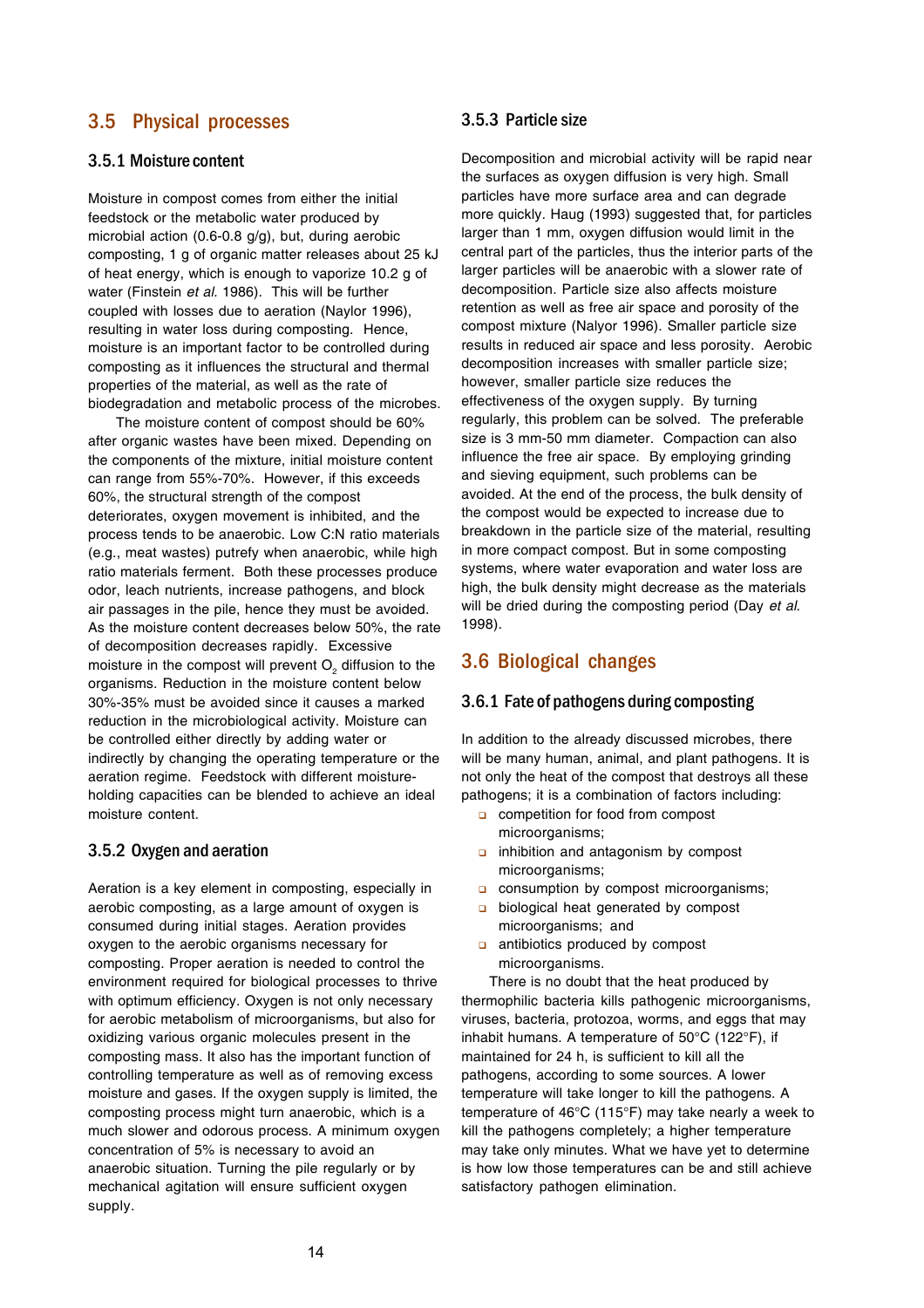A compost pile that is too hot can destroy its own biological community. It can also leave a mass of organic material that must be repopulated to continue the necessary conversion of organic matter into humus. Such sterilized compost is more likely to be colonized by unwanted microorganisms, such as *Salmonella*. Researchers have shown that the biodiversity of compost acts as a barrier to colonization by such unwanted microorganisms as *Salmonella*. Without a biodiverse "indigenous flora," such as what happens through sterilization, *Salmonella* are able to regrow.

The microbial biodiversity of compost is also important because it aids in the breakdown of the organic material. For example, in high-temperature compost (80°C), only about 10% of sewage sludge solids could be decomposed in three weeks, whereas at 50°-60°C, 40% of the sludge solids were decomposed in only seven days. The lower temperatures apparently allowed for a richer diversity of living things, which, in turn, had a greater effect on the degradation of the organic matter.

Even if every speck of the composting material is not subjected to the high internal temperatures of the compost pile, the process of thermophilic composting nevertheless contributes immensely to the creation of a sanitary organic material. Or, in the words of one group of composting professionals: "The high temperatures achieved during composting, assisted by the competition and antagonism among the microorganisms (i.e., biodiversity), considerably reduce the number of plant and animal pathogens. While some resistant pathogenic organisms may survive and others may persist in cooler sections of the pile, the disease risk is, nevertheless, greatly reduced."

# 3.7 Chemical changes

During composting, around 50% of the organic matter will be fully mineralized, producing CO<sub>2</sub> and water. Protein, cellulose, and hemicelluloses are easily degradable. Many of these compounds produce organic residues, referred to as humic matter. A great deal of work has been recently conducted on humic matter from various sources. The amount of humic acid increases during the process. Increase in aromatic structures, phenolic structures, and carboxylic structures was also evidenced, whereas decrease in O-alkyl structures, polysaccharides, and amino acids was recorded with no changes in alkyl structures and carbohydrates (Chefetz *et al.* 1998).

## 3.7.1 Toxic intermediates

Many phytotoxic chemicals will also be produced during composting that might significantly impact on germination, plant growth, and also plant pathogens (Young and Chou 2003). In many instances, composting can also be a source of zenobiotic and hazardous volatile organic compounds. Recently,

more than 20 different types of volatile organic compounds and their intermediates were recovered from the municipal solid waste composting facility (Komilis *et al.* 2004). The major phytotoxic compounds include either phenolic compounds or short chain fatty acids (Young and Chou 2003). Some of the phenolics are vanillic*, trans-p*-coumaric, *cis-p*-coumaric, *p*hydroxybenzoic, ferulic, and *o*-hydroxyphenylacetic acids; short chain fatty acids include acetic acid, propionic acid, and butyric acid. The amount of these compounds varies with the composting method and feedstock.

## 3.7.2 Process control

Composting, being a microbial process, can be proceeded with a desired efficiency when the environmental requirements for decomposition are met at their optimal levels. To attain this, it is necessary to control the treat process. The important control parameters such as pH, humidity, and C:N ratio can serve as indicators for expected process failure. It is necessary to monitor the pH and maintain it between 6 and 7.5, which is an optimum range. It is well understood that during the process, this parameter undergoes considerable change from an initial pH of 5-6 due to the formation of carbon dioxide and organic acids. As the process progresses, the value will rise to 8-8.5, which is due to the decomposition of proteins and elimination of carbon dioxide. In a practical operation, very little evidence exists that pH should be artificially adjusted. The microorganisms that produce the acids can also utilize them as food after higher oxygen concentrations are established. This typically occurs within a few days after the most readily biodegradable substances have been destroyed. The net effect is that the pH begins to rise after a few days. The rise continues until a level of 7.5-9.0 is reached, and the mass becomes alkaline. Attempts to control pH with sulphur compounds are often difficult to justify because of the cost involved.

As discussed earlier, the temperature change during the process has a profound influence on the efficiency of the process. As microorganisms decompose (oxidize) organic matter, heat is generated and the temperature of the compost is raised a few degrees as a result. The temperature is increased to 60°-65°C in the second phase and the thermophilic digestion takes over. Thermophilic treatment has advantage because of the increased organic removal efficiency, improved solid-liquid separation, and destruction of pathogens. Above 60°C, the thermophilic fungus flora dies while continuing the actinomycetes' activities. The process stops when readily biodegradable material is fully consumed. The temperature then gradually decreases, which activates the reinvasion of the thermophilic fungus flora, which attacks the cellulose materials. On the completion of the digestion, the temperature returns to the ambient. The increase in the temperature favors saprophytic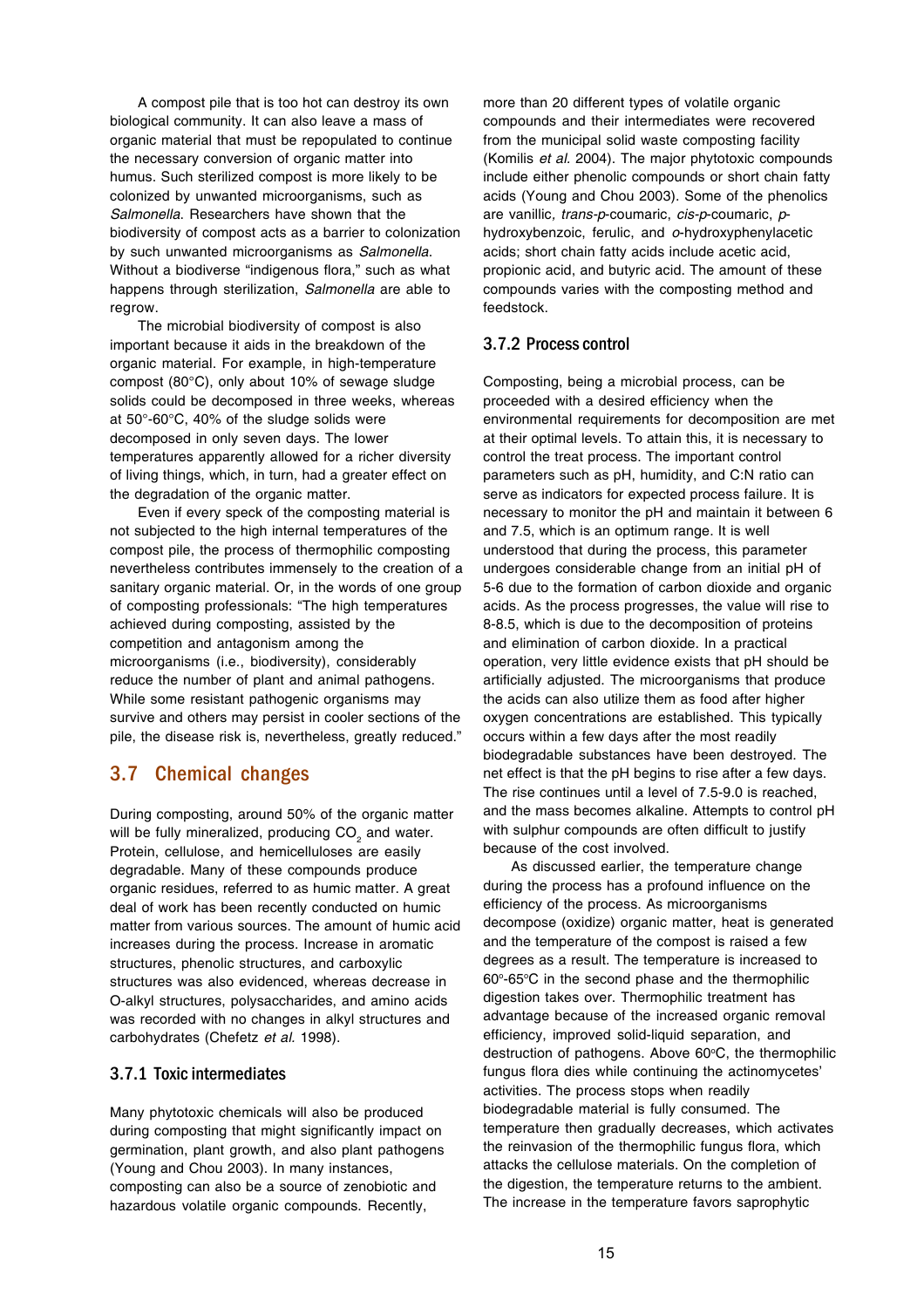activities that cause the transformation of the material in composting.

Most composting should include temperature in the thermophilic range. At these temperatures, the rate of organic matter decomposition is maximum, and weed seeds and most pathogenic microbes cannot survive. It is also very important to mix the composting substances so as to ensure that all parts are exposed to high temperatures.

# 3.8 Mineralization

The end products of any composting process are water, organic and inorganic matter that can be used as soil amendment to supply essential nutrients to the plants, in addition to the buffering action and to increase water-holding capacity (Fig. 6).

During the composting process, the ash or inorganic component increases due to the loss of organic fraction or volatile solids as CO $^{2}$ . Values of volatile solids present in feedstock are between 65% and 99%. About one-third (20%) of the organic material is decomposed into water and CO $^{2}$ , but this

will be dependent on the feedstock, influenced by aeration, temperature control, and nutrient levels.

#### 3.8.1 Respiratory rates (O<sub>2</sub> uptake and CO<sub>2</sub> formation)

To ensure sufficient aeration in the compost pile, levels of oxygen consumption and carbon dioxide formation should be monitored regularly during the entire process. A 1:1 ratio (oxygen/ carbon dioxide) will be an indication of a good composting process. Usually during the process, the oxygen concentration will reflect the changes in the CO<sub>2</sub> evolution and temperature curves. The oxygen will decrease from its initial value of 21% to a value of 10% over the first few days as the temperature increases and the CO<sub>2</sub> evolution increases, but gradually the oxygen level increases and returns to the 21% level as the temperature reaches ambient. The relation between  $\mathsf{CO}_2$  evolution and oxygen consumption is called respiratory quotient (RQ). The RQ value of a good composting process will be about 0.9 (Atkinson *et al*. 1996).



Fig. 6. Organic matter decomposition and the formation of humic substances. (Adapted from Bear 1964, with modifications)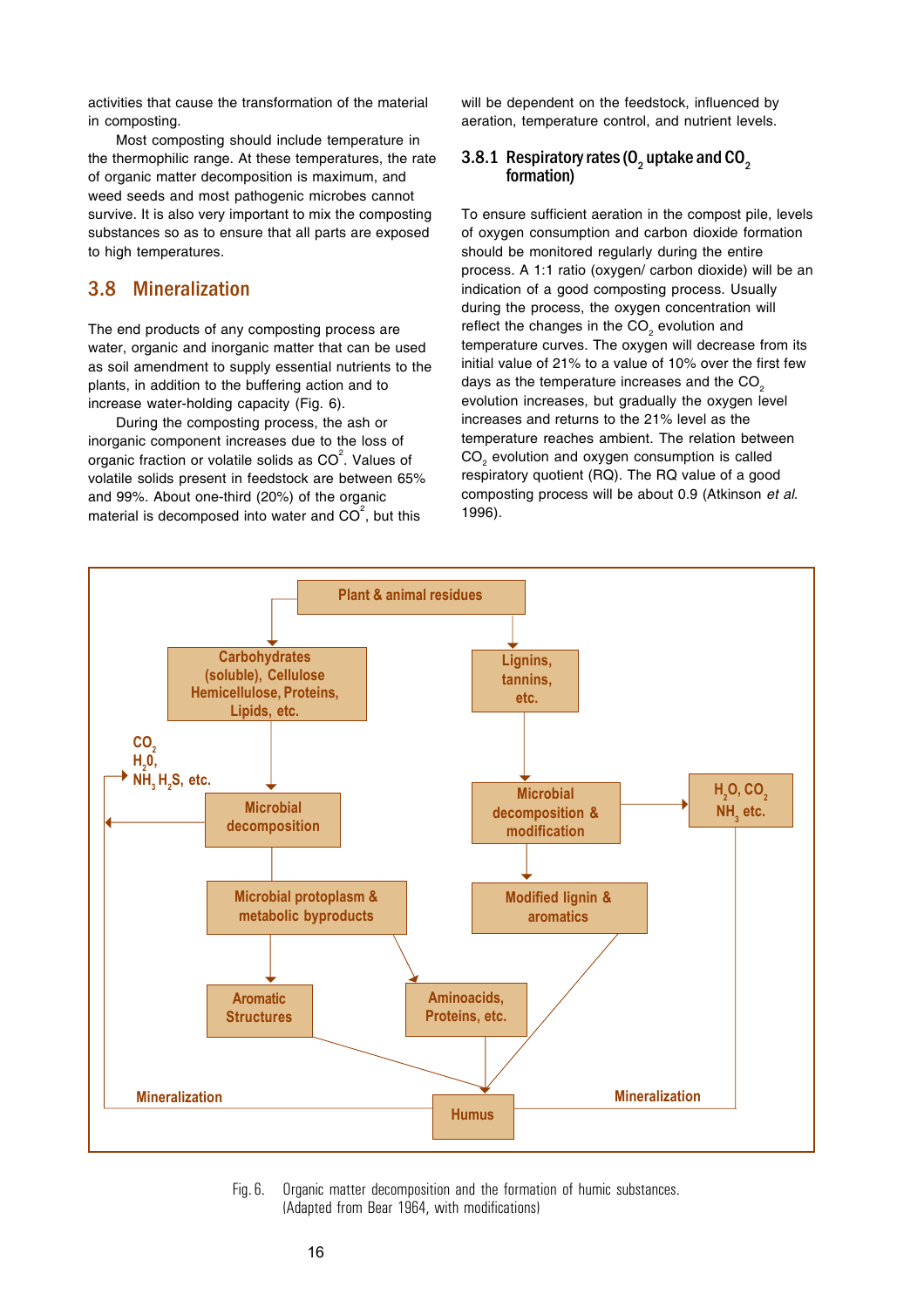# 3.9 Addition of bulking agents, shredding the substrates, and mixing

Generally, mixing of bulking agents such as woodchips, yard trimmings, bark, rice hulls, municipal solid wastes or previously composted materials is used to add a source of carbon, lower the moisture content, provide structural support, increase porosity, and favor aeration. The composting method involves the use of substrates that are fairly coarsely shredded to obtain biomasses with interstitial spaces (homogeneous empty spaces) that account for more than 25% of the total volume of the biomass to be bio-oxidized. This is done in an attempt to overcome the problem, commonly encountered with agglomerated biomasses, of anaerobic fermentation occurring during the biooxidation stage.

If the substrates per se are extremely fragmented and/or have a tendency to agglomerate, it is common practice to mix them with materials comprising large pieces (bulking agents). This is to create the interstitial spaces necessary to enable the air to flow and diffuse uniformly during the bio-oxidation stage. Another solution is to use systems that enable the biomass to be turned fairly frequently so as to break up the lumps and expose the resulting fragments to the air. In all these cases, the substrates to be biotransformed are prepared in such a way as to prevent the formation of agglomerates, since damaging anaerobic fermentation would inevitably occur within these.

The principal limitations of all composting systems currently in use are the following:

- **p** Poor, uneven aeration of the biomass;
- $\Box$  Fluctuation of the temperature of the biomass during the bio-oxidation stage;
- $\Box$  Unsuitability of the system to the use of mycelial microorganisms;
- **p** Few active contacts between microorganisms/ enzymes and substrate;
- $\Box$  Little, if any, protection of the enzymes/ microorganisms from external agents;
- $\Box$  Limited use of the capacity of the bioreactors. The reasons for these limitations have been

identified and studied, as follows:

- 1. The poor and uneven aeration of the biomass is due mainly to the fact that during the biooxidative process, the "structure" of the solid substrates loses its original characteristics. As a result, the substrates tend to collapse and fall in on themselves or, in the case of rigid substrates, tend to become compacted. Consequently, areas develop where the substrates become compacted, reducing and/or eliminating the interstitial spaces. The airflow is then reduced or blocked in these areas.
- 2. The temperature fluctuations during the biooxidative stage are due to the moisture initially present in the biomass evaporating during turning (designed to break up the aggregated mass and aerate it at the same time) and to

conductive and convective phenomena developing in the biomass.

- 3. The unsuitability of the system to the use of mycelial microorganisms is due to the fact that the mycelium is damaged when the biomass is turned and so prevented from developing to the optimal degree on the surface of the substrate to be used and converted to useful biomass and/or to a particular product.
- 4. The low number of active contacts between microorganisms/enzymes and substrate is due mainly to the limited surface area of the substrate.
- 5. The lack of protection for the enzymes/ microorganisms from external agents is due mainly to the virtually non-existent porosity of the solid substrates.
- 6. The limited use of the capacity of the bioreactors is linked to the need to mix the biomass with bulking agents and/or to turn or stir the biomass.

## 3.10 Odor management

Odor is the major problem associated with composting. Adopting proper management options can solve this problem. Odor is usually produced because of anaerobic conditions. Sources of anaerobic odors include a wide range of compounds, mainly ammonia, hydrogen sulphide, dimethyl disulphide, methanethiol, volatile fatty acids, amines, and several aromatic compounds.

Odor usually originates from the site where it is stored and its storage condition prior to composting. Once the ingredients are incorporated into the composting system, subsequent odor problems are associated with the anaerobic conditions. Hence, it will be very essential to bring them back to aerobic conditions. The best way is to combine ingredients with coarse, dry bulking agents to increase porosity and to allow sufficient oxygen penetration. Subsequent turning and forced aeration systems can also provide sufficient oxygen. In addition to these conventional systems, oxidizing chemicals like hydrogen peroxide, potassium permanganate, and chlorine can be used to control the odor, but care should be taken not to kill the composting microorganisms. *In situ* biological oxidation or biofilteration is also an effective method of controlling the bad odors. Commercial enzyme catalysts and different biofiltering units, which can effectively reduce the odors, are available in the market.

# 3.11 Composting accelerants

There are several commercially available accelerants, which are added to the composting pile with anticipated results. Here are examples of such commercially available accelerants: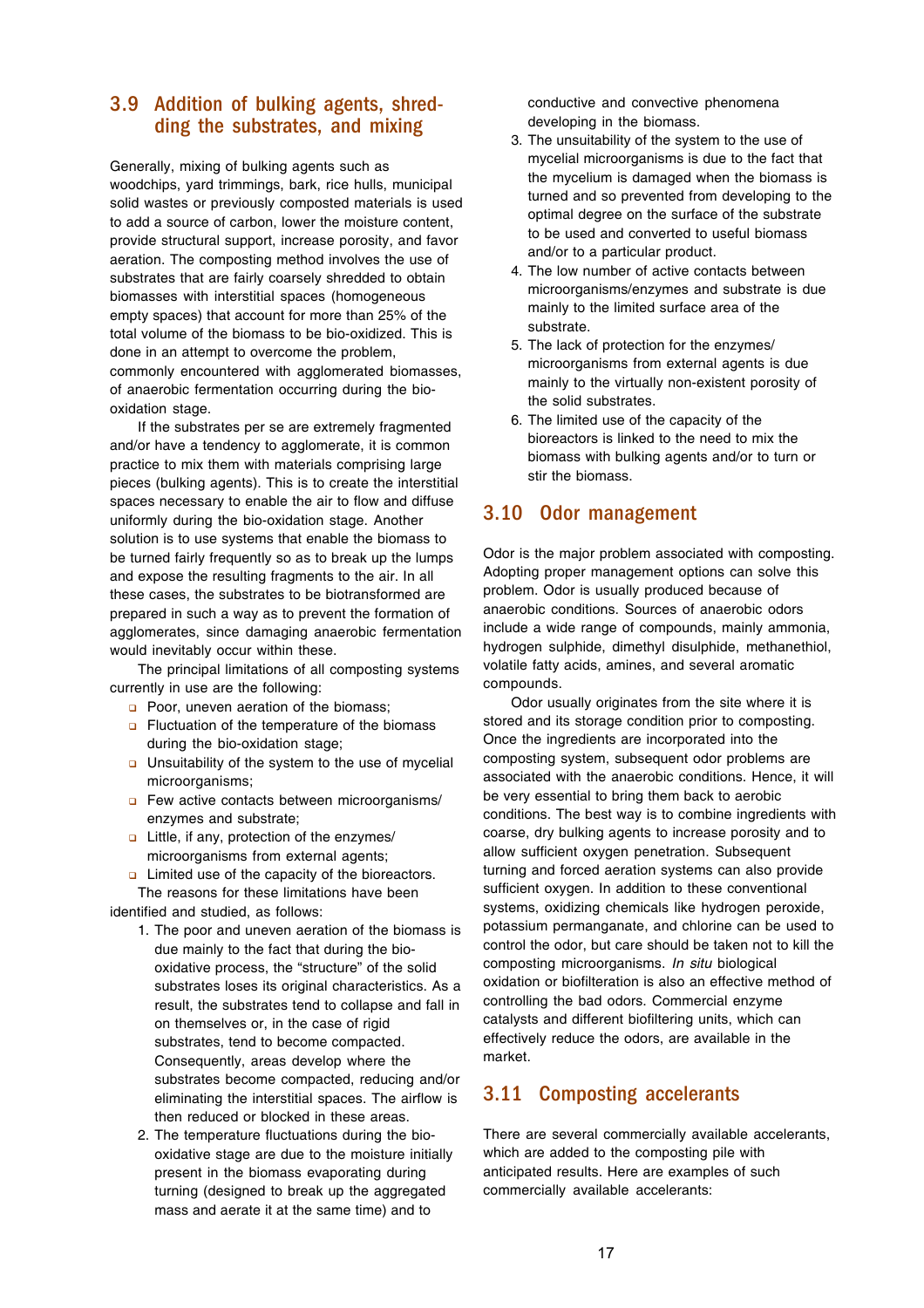CBCT is a proprietary blend of beneficial microorganisms (BM), macro- and micronutrients, amino acids, enzymes, proteins, vitamins, and minerals. The microorganisms in CBCT are selected both for their effectiveness in degrading organic matter and for their ability to grow synergistically to high concentrations. They are among the most effective decomposers in the composting process. CBCT produces odorless, hygienic, mature compost that can be safely applied to the land for improved soil structure, moisture retention, and addition of a wide range of nutrients.

CBCT initiates and accelerates the composting process. When CBCT is activated in an environment in which essential nutrients (organic materials) are present, the CBCT microbes rapidly grow to high concentrations and become the dominant organisms. These microbes provide optimized degradation for the biodegradable component in organic wastes. The end product of the process is a 100% organic fertilizer containing primary nutrients as well as trace minerals, humus, and humic acids. The by-products of the process are carbon dioxide and water.

CBCT microorganisms are unaltered microbes originally derived from the soil, which utilize organic matter as a food source. The cultures are safe for the environment and are not harmful to animals, plants, and humans. Their other benefits are the following:

- **p.** They control composting.
- $\Box$  They are convenient to use.
- **Q** CBCT is safe for the environment.
- **Q** CBCT is non-toxic to animals, plants and humans.
- **n** They control flies and insects by creating a poor breeding substrate.
- **n** The resulting compost is odorless and hygienic and can be safely applied to any soil.

Compost Treat is a scientifically developed combination of selected microbials and nutrients designed to initiate and accelerate the composting process. Compost Treat assists natural composting of organic matter and produces a more consistent, mature compost. The bacteria in Compost Treat are a selected mixture of mesophiles and thermophiles. Mesophiles grow and metabolize well at medium temperatures (70°-115°F); thermophiles do well at higher temperatures (95°-140°F). These types of bacteria are the most effective decomposers in the composting process. The viable bacteria in Compost Treat also produce several enzymes. The highly active enzymes assist in the decomposition of plant cell walls and other organic materials. Protease, amylase, xylanase, and pectinase all work on hard-to-digest components of the plant cell wall. Benefits from these include more rapid heat production; controlled, optimum composting; and convenient to use.

# 3.12 Conclusion

The process of composting is complex and can also happen naturally. The human wit has been successfully put in use in order to apply this technique of decomposition to convert the organic litter to useful compost, which in turn is eco-friendly. As the types of wastes utilized for the process vary in their qualities, modifications are incorporated day by day in order to achieve quality product. Further, to meet the complex nature of wastes, which contain toxic, hazardous substances that affect the end product, composting needs to be handled carefully. Since compost products vary significantly in terms of biological, chemical, or physical contaminants, the quality level of a compost product must be suited to the intended use of the product. When the process is managed efficiently, composting ensures that the finished product can be safely returned to the environment.

## 3.13 References

- Atkinson, C. F., D.D. Jones and J.J. Gauthier. 1996. Biodegradabilities and microbial activities during composting of municipal solid waste in benchscale reactors. Compost Science and Utilization. 4,4: 14-23.
- Bear, F.E. 1964. Chemistry of the soil, ACS Monograph series No. 160, P. 258.
- Chefetz, B., F. Adani, P. Genevini, F. Tambone, Y. Hadar, and Y. Chen. 1998. Humic acid transformation during composting of municipal solid waste. Journal of Environmental Quality 27: 794-800.
- Day, D.L., M. Krzymien, K. Shaw, W.R. Zaremba, C. Wilson, C. Botden, and B. Thomas. 1998. An investigation of the chemical and physical changes occurring during commercial composting. Compost Science and Utilizati*on* 6 (2): 44-66.
- Epstein E. 1997. The science of composting. Technomic Publishing, Inc., Lancaster, Pennsylvania, p. 83.
- Finstein , M. S., F.C. Miller, P.F. Strom. 1986. Waste treatment composting as a controlled system. pp. 363-398. In: W. Schenborn (ed). Biotechnology. Vol. 8-Microbial degradations*.* VCH Verlaqsgedellschaft (German Chemical Society): Weinheim F.R.G.
- Hamoda, M. F., H.A. Abu Qdais and J. Newham. 1998. Evaluation of municipal solid waste composting kinetics. Resources, Conservation and Recycling 23: 209-223.
- Haug, R. T. 1993. The practical handbook of compost engineering. Lewis publishers, Boca Raton. Florida. 717 p.
- Howe, C.A. and C.S. Coker. 1992. Co-composting municipal sewage sludge with leaves, yard wastes and other recyclables a case study. In: Air Waste